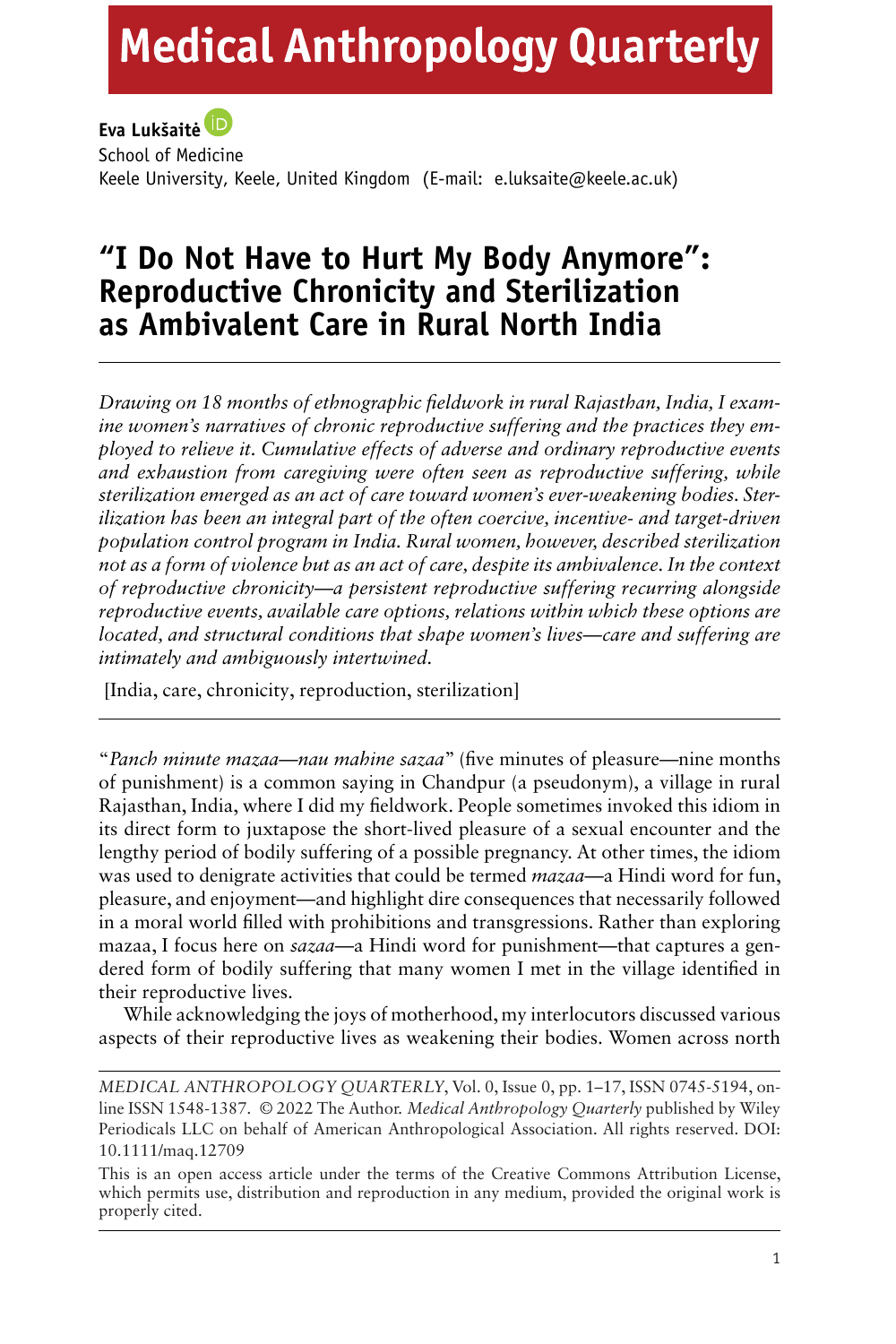India often describe childbearing as making them lose their strength, draining their spirit, and making them old (Jeffery et al. 1989). While nurturing and motherhood form a key part of women's lives, women have actively tried to decrease the burden that reproduction put on them (Unnithan-Kumar 2003). Women in other contexts have similar experiences. In rural Gambia, women saw their bodies as "wearing out" due to the cumulative effects of lifetime events, particularly closely spaced pregnancies and pregnancy losses, and they tried to control the effects of these adversities through ritual, medicine, and contraception (Bledsoe 2002). The relationship between reproductive processes and women's strength is not always straightforward. Some women in south India see persevering childbirth and motherhood as giving them strength but acknowledge that biomedical interventions in birth, such as drugs to induce labor or reduce pain, interfere with this, previously unmediated, process by depleting or increasing women's power (Van Hollen 2003). My interlocutors in Rajasthan talked about the depletion of their strength, but when they did so, they did not only refer to biomedical interventions or the cumulative effects of adverse reproductive events, such as miscarriages, stillbirths, child deaths, and abortions (Das et al. 2012). Bodily complaints caused by catastrophic events merged with other, ordinary, reproductive experiences, institutional encounters, and care work.

Discourses about women's deteriorating bodies have been analyzed as ways of speaking of the structural violence that impinges on women's everyday lives. "Weakness" (*kamzori/kamjori*), in particular, has been described as a vernacular articulation of how social, economic, and political inequalities are embodied in various contexts: in a slum in Dhaka (Rashid 2007), as part of aging in South Asia (Cohen 1995), in a slum in Mumbai (Ramasubban and Rishyasringa 2001), in a psychiatric hospital in Indian-controlled Kashmir (Varma 2020), and among Burmese women seeking abortion (Belton 2010). Women in a slum in Mumbai identified reproductive labor—the burden of housework and childbearing—as leading causes of their weakness (Ramasubban and Rishyasringa 2001). This gendered, embodied form of the chronic distress of poverty and violence presented as a combination of physical, mental, and social signs and symptoms (Belton 2010). The chronicity of bodily symptoms (Varley 2020) corresponded with the chronicity of distressing social and economic conditions.

In this article, I investigate the entanglements between chronic reproductive suffering and the acts of care women undertake to relieve it, making two related arguments. First, building on López's (2008) argument that some women see sterilization as liberation, I move the discussion on sterilization from its focus on agency and reproductive freedom to practices of care. Sterilization emerged as an act of care undertaken by some women in Chandpur to tend to their weakening bodies. Changing the conversation from decision-making to care and shifting it to a context of rural India allows a novel perspective on sterilization to emerge. The framework of care moves beyond the question of women's agentive possibilities and offers a multi-dimensional view of how sterilization is entangled in the everyday messiness of women's bodies, relations, and attempts to solve bodily contingencies. In India, sterilization (tubal ligation, commonly known as an *operation*)—a surgical procedure to block uterine tubes—has been a fundamental element of the often coercive, incentive- and target-driven population control program. India's family planning agenda shifted its official focus between different segments of population since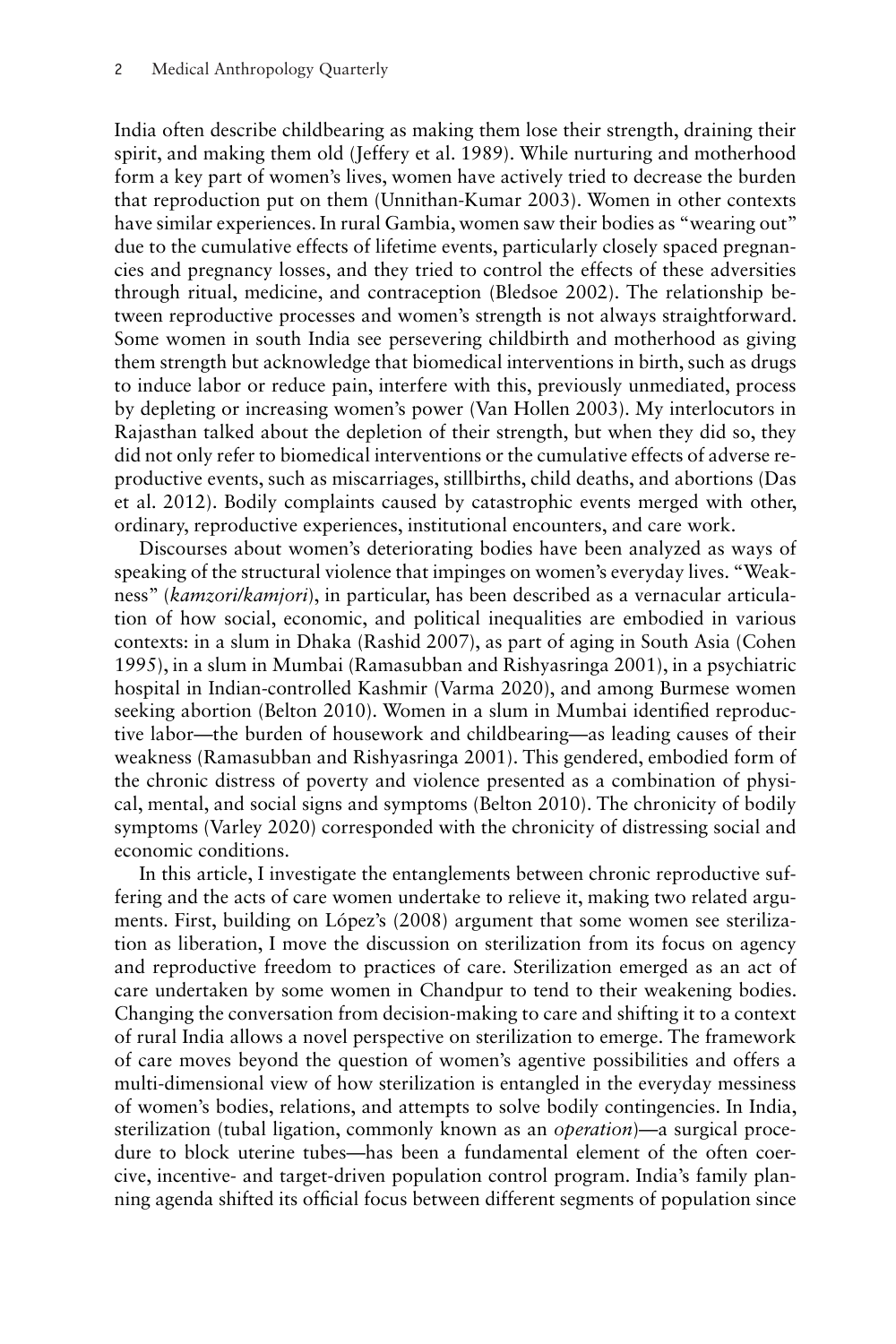country's independence: it started by inviting couples to share contraceptive responsibilities in the 1950s, moved to men and vasectomies in the 1970s, and settled on women as primary contraceptive users ever since. The program often affected the most disadvantaged groups, such as the rural and urban poor, Muslims, and oppressed castes, and has been described as a form of gender violence against poor and marginalized women (Wilson 2018). Below, I describe conditions within which some rural women described sterilization not as a form of violence, but as an act of care.

Second, practices deemed as care were not in binary opposition to suffering. Care practices women employed to manage their reproductive lives—operations, temporary contraceptives, abortions, and hysterectomies—emerged as ambivalent acts that merged with reproductive suffering. Following invitations to locate care within broader values and relationships (Cook and Trundle 2020), I situate sterilization as an ambivalent act of care in the face of broader experiences of chronic reproductive suffering. Rural women experienced their bodies as chronically ill not only due to reproductive events but also due to interventions they undertook to tend to their bodies. Suffering and care intimately and ambiguously intertwined in women's experiences of what I call reproductive chronicity. Reproductive chronicity in rural India encapsulated a cycle in which women found themselves looking for relief for their recurring reproductive suffering, even as available therapeutic options, poor health care infrastructure, and fragile social and institutional relations offered temporary care. The long-lasting, yet fluctuating nature of women's reproductive suffering that is temporarily relieved by ambivalent care options characterize reproductive chronicity.

#### Care and Chronicity

In recent years, medical anthropology has taken up Mol's invitation to explore the concept of care ethnographically by focusing on its mundane, everyday practices (Mol 2008; Mol et al. 2010). The focus on care initially was seen as a move away from the anthropology of suffering to an anthropology of the good (Robbins 2013). Kleinman (2009) sees caregiving as a moral practice that makes us fully human, while Livingston (2012) describes the work of nurses, for example, cleaning cancer patients' wounds, as deeply humanizing. Mol et al. (2010: 14) define care as "persistent tinkering in a world full of complex ambivalence." Investigations of the politics of care problematized the view of care as an inherently moral act (Ticktin 2011) and demonstrated that while caregiving was meant to do good "it [was] also intimately bound to the possibility of disregard and evil" (Biehl 2012: 248). Whether care is embraced "as simultaneously resource and relational practice" (Buch 2015: 279) or "as a concrete work of maintenance, with ethical and affective implications, and as a vital politics in interdependent worlds" (Puig de la Bellacasa 2017: 5), what care means and what it involves depends on particular institutional, political, and social settings. Understandings of care are culturally specific, as demonstrated by Van Hollen (2018) on cancer care in south India, Świtek (2016) on Japanese eldercare by Indonesian workers, and Stevenson (2014) on the clash between Inuit and postcolonial state's understandings of care. Ambivalent dimensions of care are discussed in many ethnographic accounts—demonstrating that care is always situated within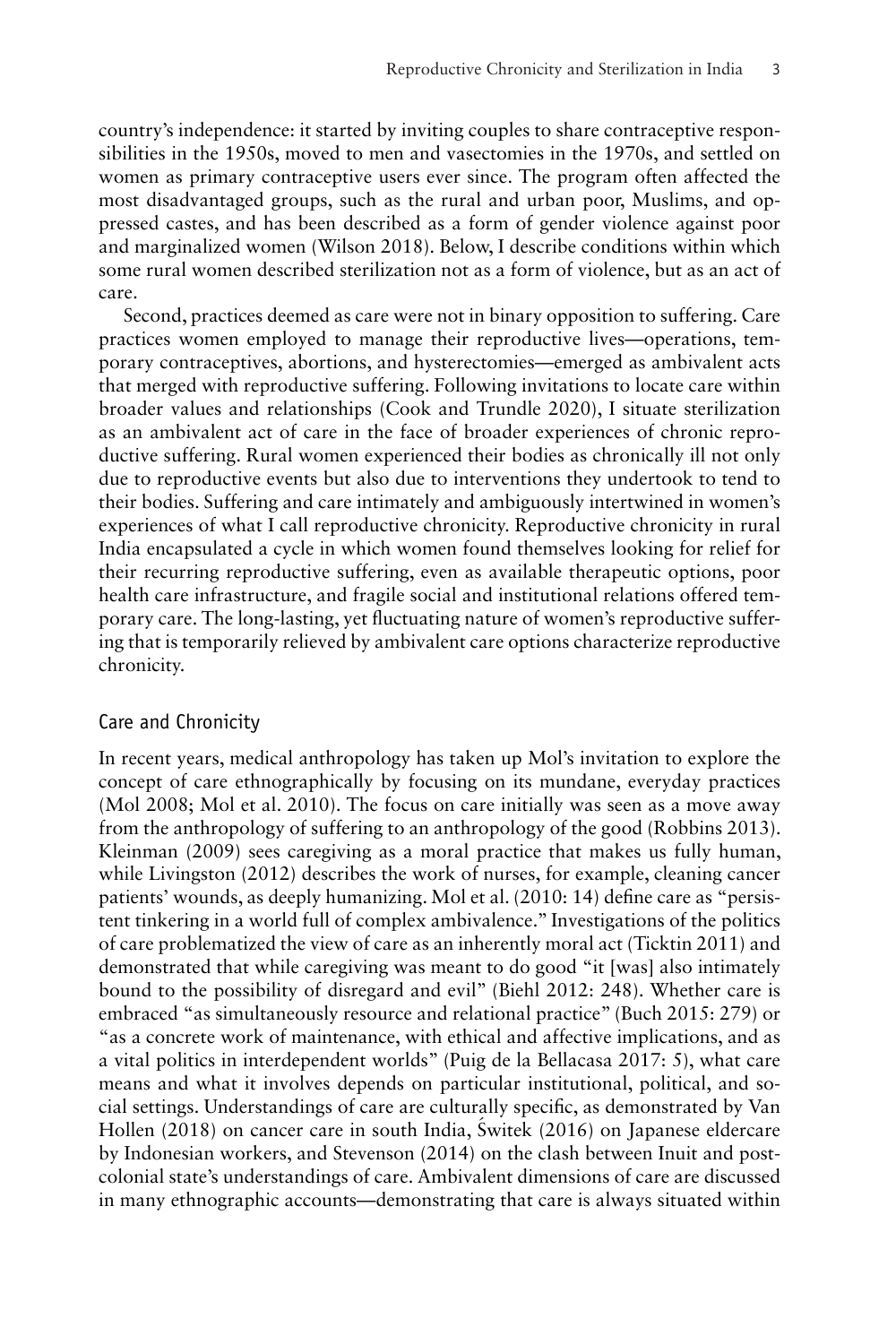local moral worlds (Cook and Trundle 2020). Even though care often "entails risk and trade-offs" (Seo 2020: 6), it remains central to everyday attempts to make lives more livable (Guell 2012; Han 2012; Mol 2008).

The anthropology of chronicity (Ecks 2021; Estroff 1993; Manderson and Smith-Morris 2010; Manderson and Warren 2016; Weaver and Mendenhall 2014) continues anthropology's interest in documenting suffering (Robbins 2013). Care and chronicity are closely linked, but this link often remains implicit. In the context of chronicity—a persistent fluctuating ill health that is closely entangled with chronic changing structural conditions of people's lives—care does not simply seek to make lives more habitable but also involves endless efforts to "make suffering liveable" (Kleinman and Hall-Clifford 2010: 249). Just as chronicity is embedded in everyday lives, political economies, biomedical regimes, and cultural systems (Estroff 1993; Manderson and Smith-Morris 2010), so is care. A focus on the ambivalent dimensions of care highlights that care is not simply an antidote to chronicity; rather, the relationship between care and chronicity requires ethnographic attention. Both everyday caregiving practices and everyday experiences of chronicity are always locally situated, and so are their relations.

In what follows, I investigate the relationship between care and chronicity through the narratives of two of my key interlocutors whose reproductive histories correspond with experiences of many other women I came to know during fieldwork. I aim to contribute to discussions of chronicity by discussing how women's experiences of *reproductive* chronicity fill their lives with contradictory relationships that contextualize sterilization as a desired but admittedly ambivalent practice of care.

#### Methods and Setting

In this article, I draw on 18 months of ethnographic fieldwork in Chandpur, a village in southern Rajasthan, India, between February 2012 and August 2013. During this time, I lived in Chandpur full time in three different locations: with a dominant-caste family initially, then in a house rented to various meat-eating oppressed-caste families (meat-eating is considered to be impure within Brahminical Hinduism), and finally in an adjacent Adivasi (indigenous) village. Each place opened distinct yet overlapping local moral worlds. While the initial introductions in the village were made by a local NGO, I built relationships by getting to know my neighbors and their kin in each location and then extended my social and trust circles. I conducted unstructured interviews with women in their homes, fields, shops, and other venues, and took part in all aspects of village life whenever I was welcome.My conversations with my interlocutors focused on women's everyday lives and reproductive experiences but involved many other topics of neighborly intimacy. Seven families became my key interlocutor families as I got to know their lives intimately, while many other people shared their stories with me during regular encounters in various village and institutional settings. I took notes in some settings and wrote detailed field notes at the end of most days. I recorded some conversations with the permission of my interlocutors. I mostly recorded interviews with people who I already knew well but I occasionally recorded conversations with people I met less frequently.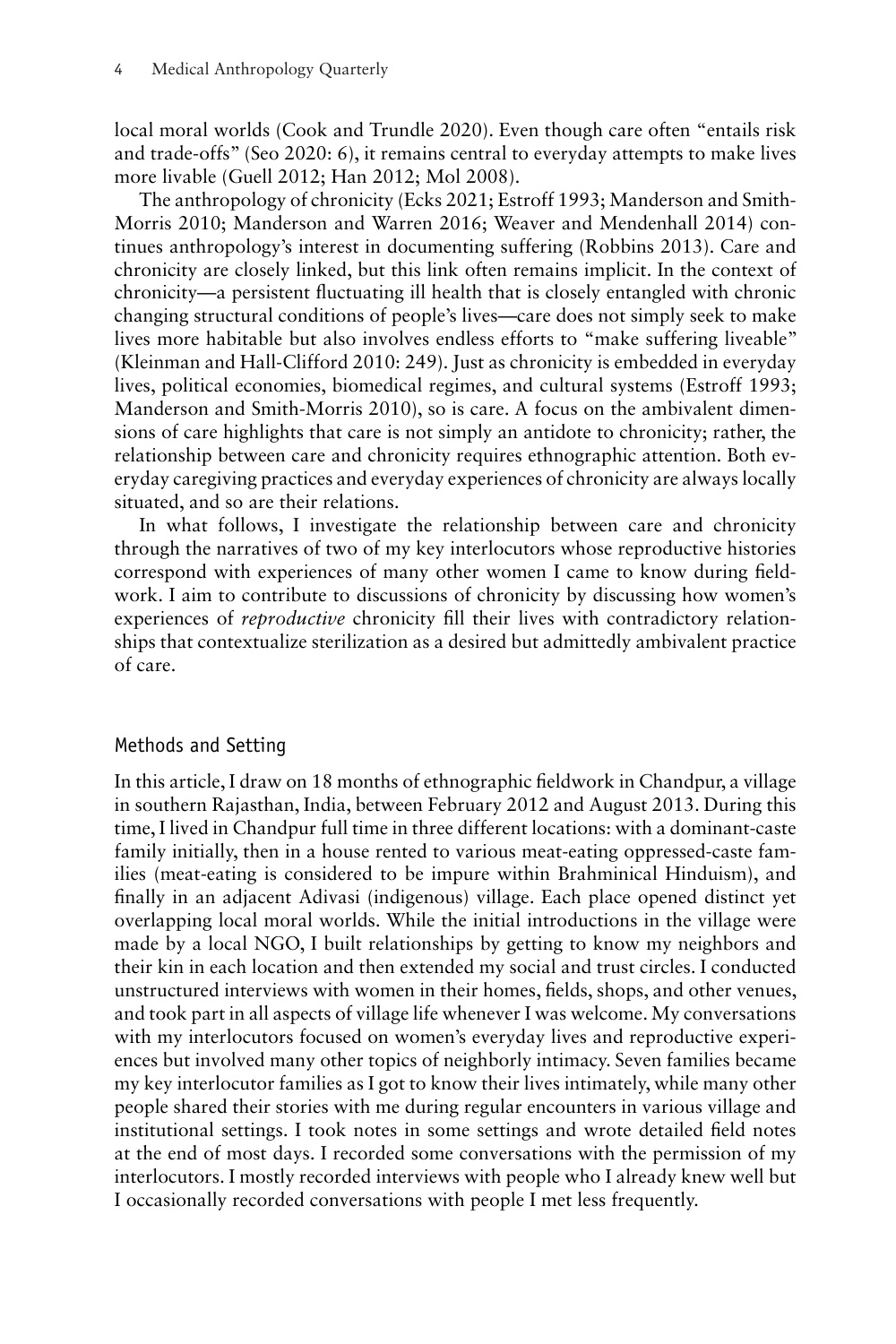Besides village ethnography, I carried out participant observation in Chandpur's Primary Health Centre (PHC), which I attended almost daily for several months outside of the "sterilization season." I got to know the biomedically trained staff, community health workers (CHWs), and numerous *dai-mas* (traditional midwives). During the sterilization season, I attended sterilization camps held in two Community Health Centers, approximately 30 km away from Chandpur, where I observed interactions between biomedically trained practitioners, state functionaries, CHWs, and women who came for the procedure. I also observed women's interactions with CHWs in *anganwadis* (preschool centers), immunization camps,<sup>1</sup> and outside of institutions (Luksaite 2016).

My presence in Chandpur drew curiosity, which subsided through the extensive time I spent living there. Even though I never blended in as a tall white woman, my consistent presence in village life, fluency in Hindi and increasing understanding of Mewari, and my persistence in trying things out allowed me to create trusting long-lasting relations. Breaking hierarchies between myself and my interlocutors in institutional and village settings was the basis of my relationship-building. Since the original fieldwork, I returned to Chandpur for two short post-fieldwork visits in 2015 and 2016 and continue keeping in touch with some interlocutors via social media and telephone, receiving regular updates on various matters in the village. Even though the arguments I make in this article draw from a specific ethnographic moment in time, they reflect wider social and institutional relations and processes that continue to be salient to understanding rural realities in India.

Chandpur is a mixed-caste village located in Jhadol subdistrict, Rajasthan. It serves as a center of a Chandpur zone, which is mostly populated by Adivasi villages. The nearest town and subdistrict's headquarters, Jhadol, is 25 km away and the nearest city, Udaipur, is 55 km away. Deep-cutting social hierarchies of caste, class, and gender govern many aspects of everyday life in the area. A modest Shiva temple and a Sheetala Mata shrine under a tamarind tree mark the center of the village and the edge of bazaar, where most of village's dominant-caste residents live. Life in the village is precarious for most residents, except for a few wealthy and well-connected households. Wealth and health are somewhat distributed alongside the lines of intersecting hierarchies. Most Adivasi and Dalit households rely on agricultural and daily wage labor and live in chronic poverty and poor health. Dominant-caste families often hold stable income from government jobs and access private hospitals in Udaipur for health care. Most other families fall somewhere in the middle and rely on irregular income and agricultural labor and have various health trajectories.

During the period of my research, the average daily income for manual laborers in the construction sites in Jhadol ranged from Rs.70 (US \$0.93) for carrying and sieving stones, usually done by women, to Rs.300 (US \$4) for a supervisory role and mixing cement. The rates were higher in Udaipur, but daily commuting costs added a considerable expense. Most households grew corn, wheat, and lentils for their own consumption, while vegetables grew only in the fields of families who could afford irrigation. Even though most people owned their houses and consumed produce from their fields, extra costs associated with kinship obligations were high and frequent.

While the quality of public health care in rural India improved with the introduction of the National Rural Health Mission in 2005 (Gopalakrishnan and Immanuel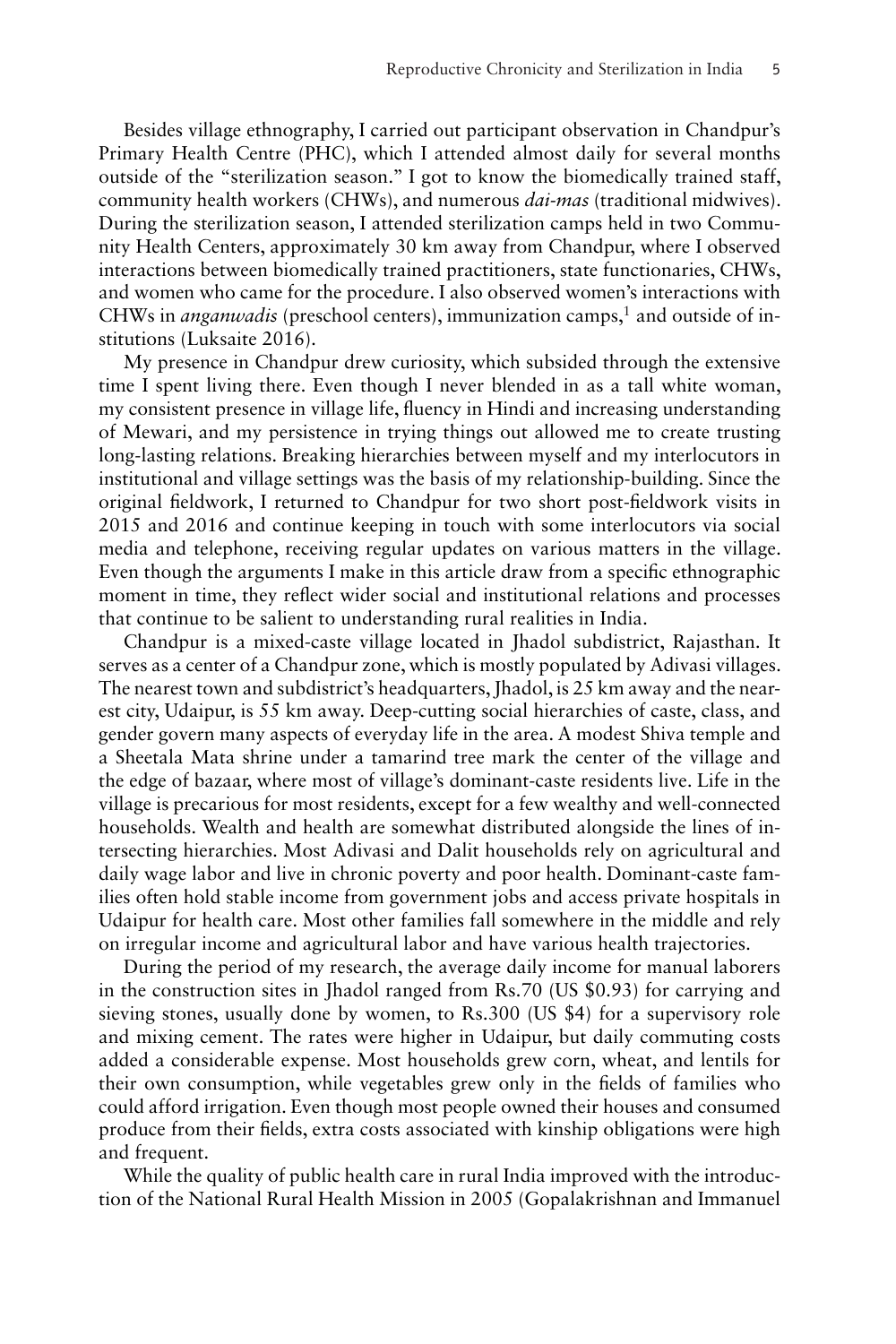2017), the bleak picture that existed before (Banerjee et al. 2004) did not disappear. Health and health care provision in rural Rajasthan remains poor. Public health infrastructure in rural Rajasthan focuses on maternal and infant health, and most government interventions target women of reproductive age and seek to govern various aspects of their lives through a network of biomedical and state institutions. While CHWs—auxiliary nurse midwives, accredited social health activists (ASHAs), and anganwadi workers—provide access to nutritional supplements, contraception, pregnancy care, and operations, key government plans, such as Janani Suraksha Yojana, a Safe Motherhood Initiative, promote institutional deliveries. Medical pluralism characterizes health-seeking behavior and traditional practitioners not only continue to provide maternity care outside institutions (Roy et al. 2021) but also carve out space within institutional deliveries in often unexpected ways (Lukšaitė 2021). Numerous private practitioners with different levels and systems of training have set up "medical shops" in Chandpur and provide diagnosis and treatment. Abortions in Rajasthan are relatively common (Ahmad et al. 2020), but inadequate quality and provision within the public sector means that women continue to rely on untrained providers (Iyengar and Danielsson 2018) despite recent legislation to improve access.<sup>2</sup>

Management of reproduction has been a preoccupation of the Indian government since the country's independence. In the name of national development, increasingly coercive population control measures were undertaken at the recommendation of the World Bank, the Ford Foundation, the Population Council, and other international organizations (Connelly 2006; Mamdani 1972). The national population control program moved from advocating a rhythm method in early 1950s (Ledbetter 1984) to a "cafeteria approach" and the introduction of targets and incentives in the mid-1960s (Satia and Maru 1986) to forced vasectomies in the 1970s. The National Emergency in the 1970s is still remembered as "*nasbandi ka vaqt*" (a time of vasectomies) (Tarlo 2003), when a reported eight million people—mostly illiterate, economically and politically disadvantaged men—were forcefully sterilized. The memories of the Emergency and the development of laparoscopic surgery techniques contributed to tubal ligation becoming one of the most prevalent methods of contraception by the 1980s. With the return of programs focusing on women as preferred users of family planning (Basu 1985), "(t)he pressure to meet quotas, the obsession with efficiency, and the urgency to defuse India's population bomb" cemented the reliance on laparoscopic sterilizations (Olszynko-Gryn 2014: 164). Discourses on reproductive health and rights that proliferated in the 1990s continued to suggest reducing poverty and population growth by controlling women's fertility (Qadeer 1998). Tubal ligation continues to be the most prevalent method of contraception, especially among the rural and urban poor. In 2015–16, 36% of married women aged 15–49 used tubal ligation, half of them before the age of 26 (IIPS and ICF 2017: 111–13).

In a context where poor women's fertility has been politicized as an obstacle to India's economic development (Wilson 2018), and where the lack of quality of care in sterilization camps led to numerous women's deaths (Sharma 2014), my interlocutors' narratives illustrate how they see sterilization as an act of care toward their weakening bodies. This care merges with other factors to produce reproductive chronicity.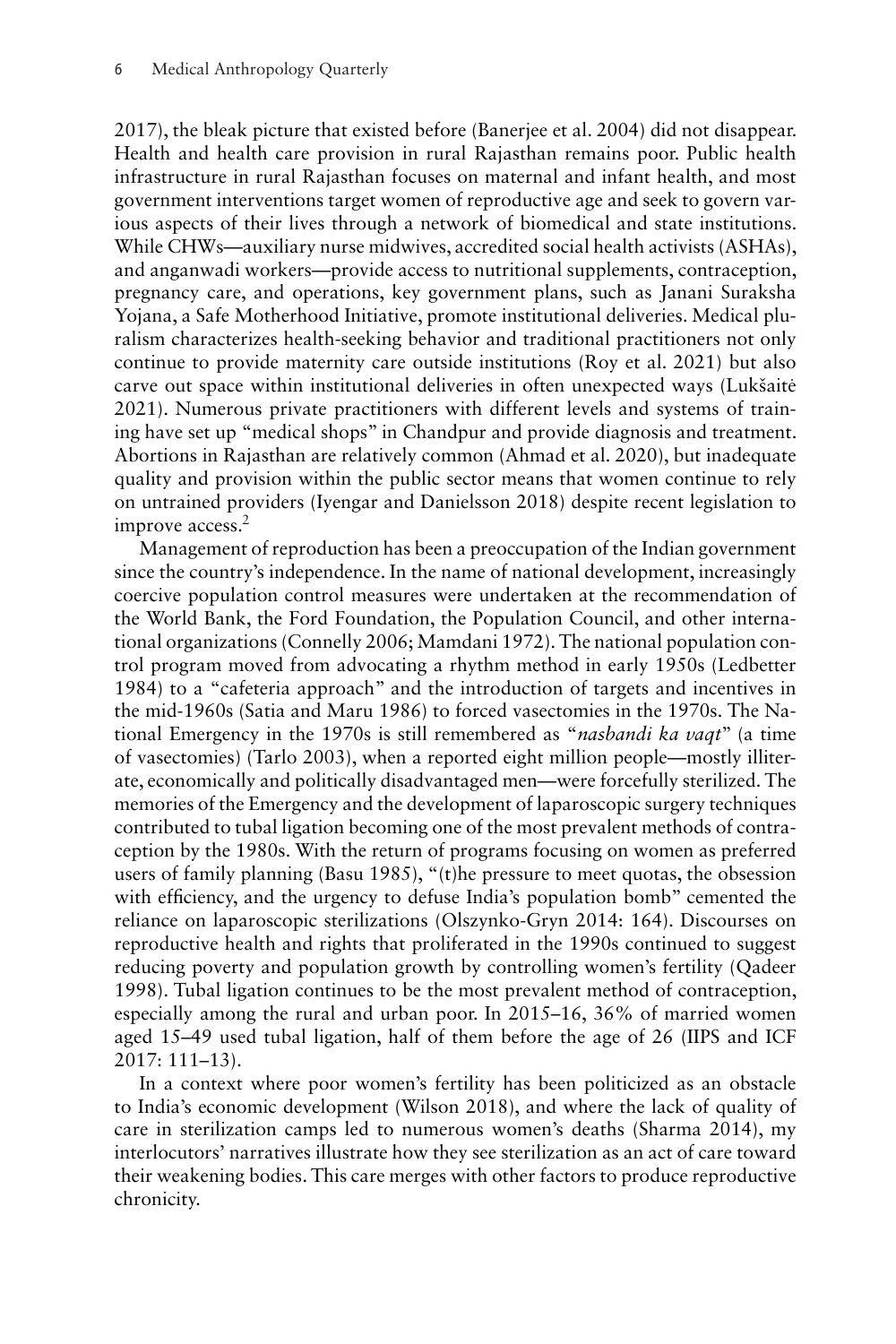#### Tiya's Chutti: Sterilization as an Act of Care

To get to Tiya's mud house on the top of the hill in a scattered Adivasi village, one must catch a jeep from Chandpur or walk for 3 km on a windy asphalt road. Tiya was in her early 40s and a mother of three teens, two boys and a girl. Her husband worked irregular and low-paid jobs on construction sites around Chandpur, in Udaipur, and other parts of Rajasthan and Gujarat, while Tiya looked after their children, the house, kinship responsibilities, and the fields. Tiya said that whatever she grew in their fields got them through the year: If2019). Tiya's daughter returned after one season on the cotton farm and refused to go back. When there was no cash in the house, Tiya worked on National Rural Employment Guarantee Act (NREGA)<sup>3</sup> projects around Chandpur earning between Rs.70–120 (0.93–1.60) \$) for a full day's work.

Tiya told me that besides her three surviving children, she had another boy, Nitin, who would have been around 12 at the time of our conversation. He died in the arms of his father, when he was around seven, from an undiagnosed illness. Tiya told me that they decided to stop having children after Nitin, their third child, was born, but did not get the procedure organized in time and she became pregnant with the fourth child. She sought advice from a *bhopa* (local healer) on how to induce abortion and was given herbal medicine. Pharmaceutical abortion drugs a combination of mifepristone and misoprostol—were not widely available in the area 10 years ago. The child did not "fall," and she carried to term. Several months after the birth of another son, a local anganwadi worker approached Tiya and took her to the government-organized sterilization camp to get her tubes tied.

When I met Tiya that day, she had just visited the Chandpur market to get household essentials: soap, oil, and sugar. She dropped by the house of another Adivasi woman, Paru. Paru, in her mid-20s, had an arranged marriage in her late teens and was the mother of three daughters and one son. Her husband ran a tea stall in the bazaar but spent most of his income on alcohol. Paru looked after her children, the fields, and around 15 goats. That day, Paru's mother-in-law, who lived in a house nearby, met Tiya and me at the courtyard of Paru's mud house and said that Paru was in bed and in pain because she took the *MCwalli* pill. "MC" was a common way women referred to menstruation, an abbreviation of an English term "monthly cycle" (Rajagopal and Mathur 2017). The phrase "MCwalli pill" referred to pharmaceutical abortion drugs—a combination of mifepristone and misoprostol—increasingly available in rural India (Ramachandar and Pelto 2005). Paru's mother-in-law said they received it from a nurse, but it remained unclear which health care worker she had in mind. Later, Paru shared that she did not have time to get the sterilization operation organized, but neither she nor her husband wanted another child, as they were already struggling to feed their four existing children. That day at Paru's courtyard, Tiya said without hesitation: "That is why I had the operation, now it is *chutti*—I do not have such problems anymore. I do not have to hurt my body anymore."

Chutti literally means "holiday" or "vacation," a break from school or household chores, but it can also mean a termination of something. One can get chutti from marriage (divorce) or from work (getting fired). There was a sense of relief in Tiya's use of chutti to describe ending childbearing; it also ended the bodily suffering that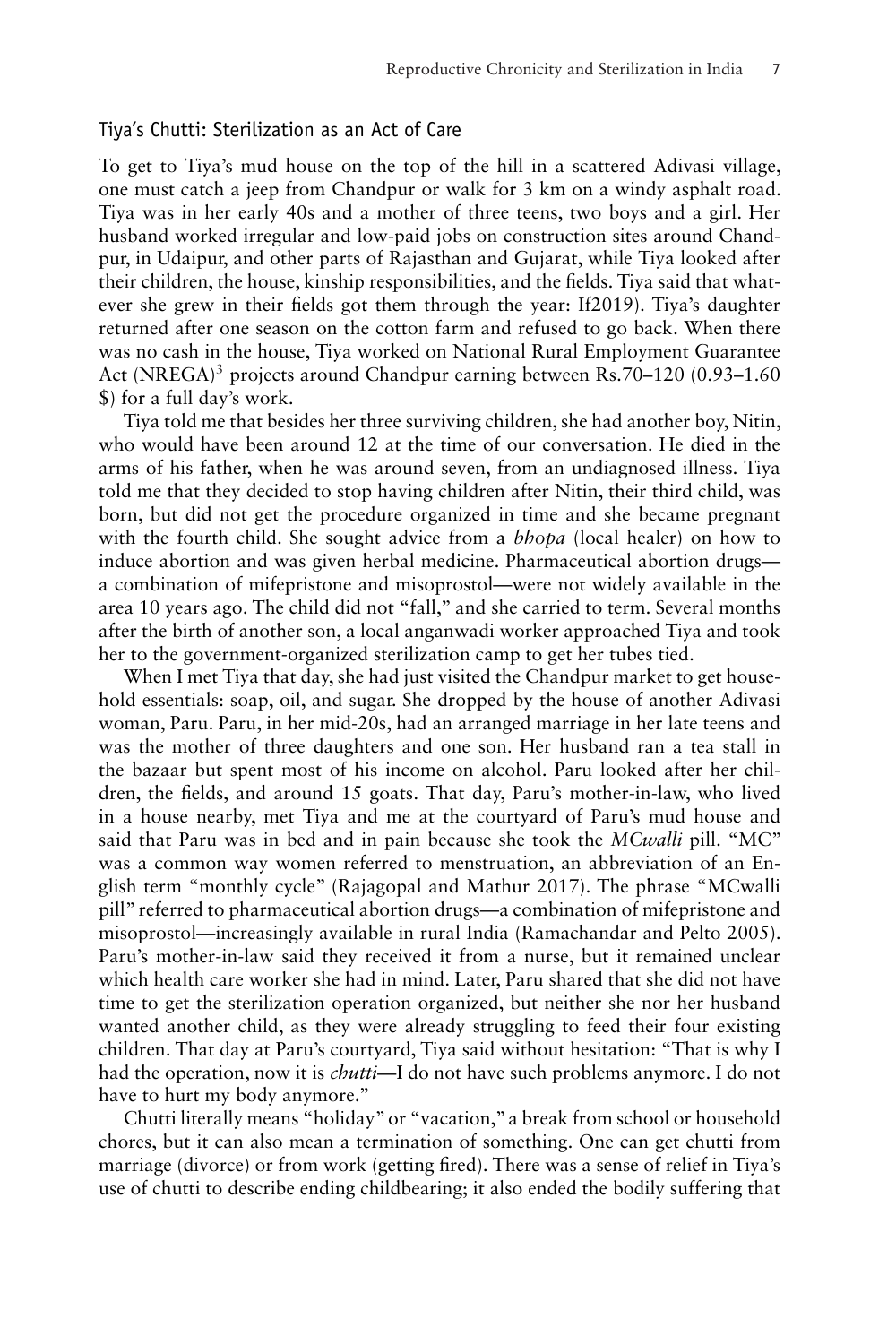seemed inevitable in a woman's life. This was not the only time Tiya used chutti to describe herself as a woman of post-childbearing age. A few months before, I entered Tiya's kitchen while she was making *rotis* (flatbreads) seated on the floor next to the fire. We had talked about her operation before, and I remembered the ease with which she described it: "I had four children and then I had the operation and then chutti. Four is enough. My family is happy, so I am happy too." Tiya's chutti came later than suggested by decades of family planning campaigns and slogans, such as "Hum Do, Hamare Do" (we two, our two), which advocated two children as an ideal number. The small family that existed in bureaucratic imaginaries gained different forms when it "trickled-down" to villages (Sarcar 2020), and it was often defined by sterilization, not the number of children (Patel 2007). The program's messages penetrated the most remote villages through its publicity campaigns (Connelly 2006). Tiya rephrased a common slogan, "A small family is a happy family." Tiya's relief referred to ending childbearing and bodily suffering while complying with the state's ideas of appropriate motherhood, demonstrated by invoking a family planning slogan.

Like the other women I spent time with in Chandpur, Tiya experienced her body as unpredictable due to uncertain access to contraception, unexpected pregnancies, and unreliable availability of medical abortion. Reproductive events disrupted women's bodies and everyday lives. This unpredictability and disruption resonates with findings in anthropological work on chronic illness, in which chronically ill bodies are often described as volatile, with symptoms manifesting at unpredictable times (Toller and Farrimond 2021; Wendell 2001). My interlocutors saw being a woman in reproductive years as an affliction—a cause of persistent and unpredictable suffering. Unintended pregnancies and terminations were seen as flare-ups that contributed to bodily deterioration and required therapeutic interventions. Even though their chronic illness experience did not emanate from a pathology identified and localized through a biomedical paradigm, it incorporated many characteristics that a biomedical approach attributes to chronic illness: persistence, unpredictability, disruption, and the focus on self-care and management. Tiya, like many of her neighbors, undertook sterilization to relieve chronic reproductive suffering. Chutti, and Tiya's words "I do not have to hurt my body anymore," articulated therapeutic relief.

When I asked Tiya if she was scared before the operation, she said that she was, and added, "It took as long as smoking a *bidi* [thin hand-rolled cigarettes]. You know, you light the bidi, it takes three minutes, and it is over. That is how long the operation took; I did not even realize, and it was over." Tiya's words inverted the idiom I used at the beginning of this article ("five minutes of pleasure—nine months of punishment"). She endured a moment of pain for a lifetime of relief. While cure is often contrasted to care in the juxtaposition between acute and chronic illness, this distinction has been questioned by medical anthropologists (Manderson and Smith-Morris 2010), particularly because it fails to capture bodily realities in contexts of chronic poverty and ill health, where therapeutic interventions often focus on symptom relief rather than addressing underlying causes (McDowell 2017).

Working with Puerto Rican women in New York, López (2008) argued that women chose to end their reproductive lives by sterilization. Sterilization was a decision they made in response to their social and economic conditions, and they saw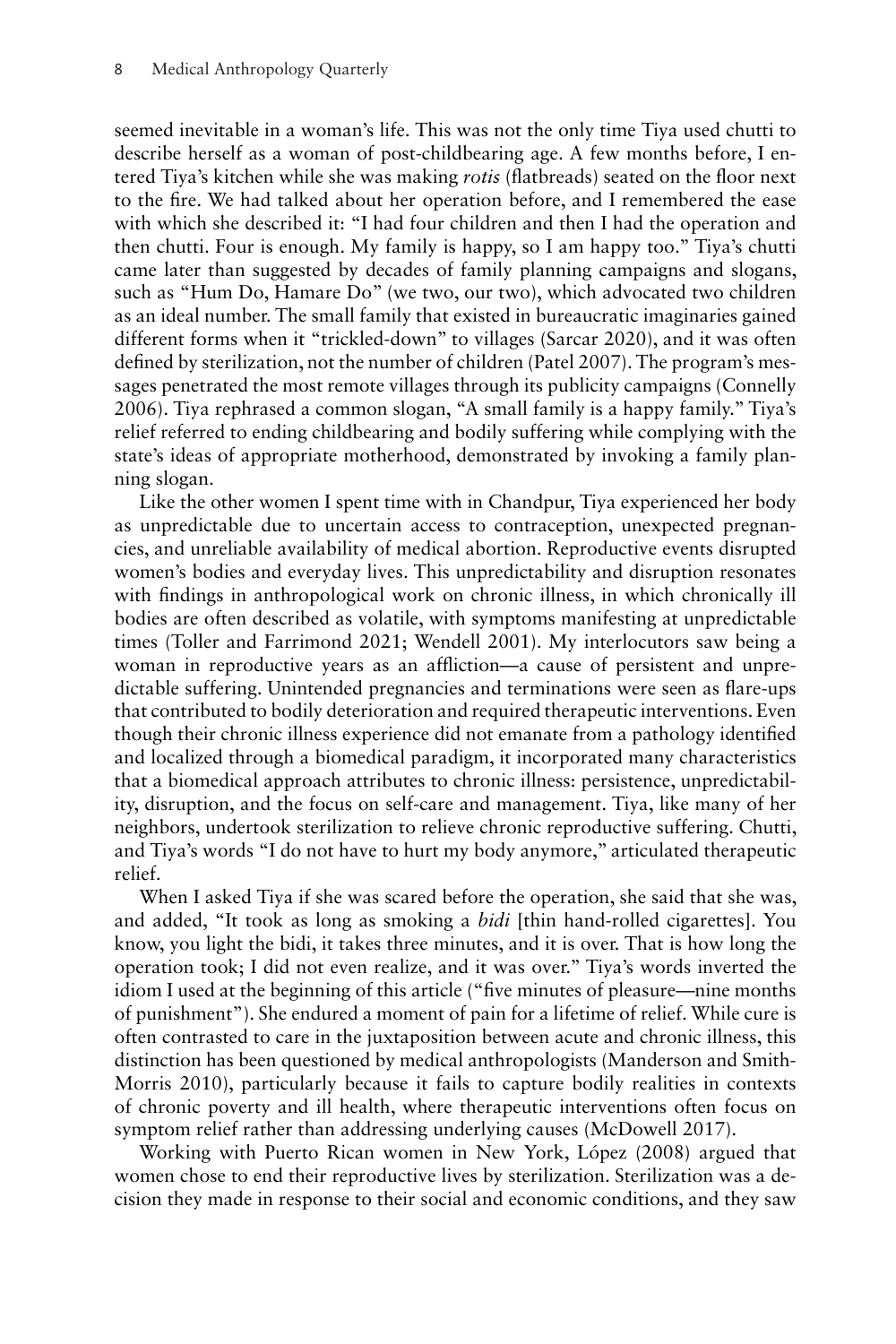that decision as liberating. Many poor women across India, too, saw the operation as a positive experience contributing to their emotional health (Brault et al. 2016; Säävälä 1999). I suggest that the framework of care allows us to move beyond more common discussions on agency, victimhood, and reproductive freedom by focusing instead on tensions, uncertainties, and contingencies. While frameworks investigating reproductive decision-making and agentive possibilities provide a useful lens for understanding women's reproductive experiences, they often fail to capture the everyday messiness of bodies entangled within relations and women's desperate, hopeful, and pragmatic attempts to solve emerging bodily problems. Cook and Trundle's (2020: 180) idea of "unsettled care" allows us to investigate a "range of hopeful, doubtful, or ambivalent attitudes to and experiences of care, even in contexts of structural disenfranchisement." This approach to care places the focus on women's complex embodied experiences of navigating reproduction and life in rural India rather than on neat, linear questions on their agentive possibilities. While I have already discussed the hopeful possibilities of sterilization as care, the narrative that follows highlights its more ambivalent dimensions.

#### Bindu: The Continuum of Suffering and Care

Bindu's house was located on the outskirts of Chandpur alongside other Dalit houses. Unlike most Dalit families, Bindu's family had a brick house and was economically secure. Her husband ran a small painting business in a nearby town, and Bindu, who was in her 30s, sold vegetables in the bazaar. Bindu had three children a daughter and two sons—who attended private schools in the village, marking their parents' aspirations to social mobility and increased wealth (Chavan 2013). When her youngest child was five, Bindu wanted to end childbearing and was given pills that were meant to "close" her uterus. But the pills did not work, and she got pregnant again. She went to Udaipur for an abortion because, she said, "Three are enough, it is difficult enough to take care of them; who wants to run after another young one?" She then underwent sterilization, eight years before our conversation in 2013.

That day, as we settled in her bedroom, Bindu insisted that I record her. We had known each other for a year by then but I had only taken notes during or after our conversations. Bindu told me about her experiences of childbirth, childrearing, contraception, and relationships with her husband and in-laws. I asked her if she thought there was any taboo in discussing the operation in Chandpur and why many people, in response to learning about my research, pointed to the houses in the distance where women who had their tubes tied lived, saying: "Magna Devi had it some years ago, Kanku had it last month." Bindu confirmed that people often knew if their neighbors or kin had the procedure and shared this information without hesitation:

Nowadays it is easy to tell your neighbors, friends, or doctors that you had the operation. This topic became open. Before, women used to feel ashamed to speak to male doctors about pregnancies or abortions, but not nowadays. In those days, they used to fully cover their faces and would not even wear shoes. When I got married, I did not wear my slippers in front of my in-laws also. I used to carry slippers in my hand all the way until that house [she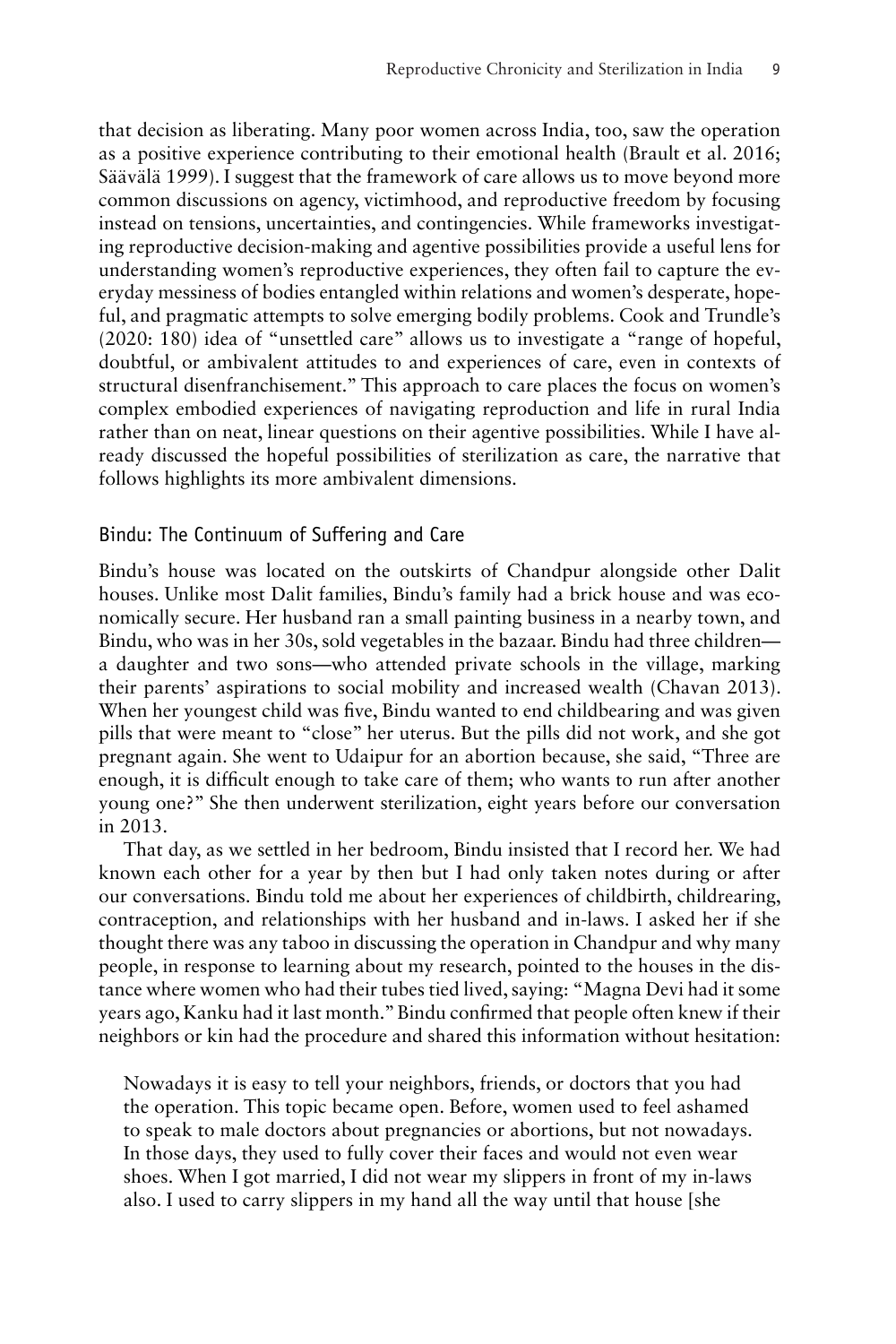pointed to the last house in her lane] and only then would wear them to go to the market. I did not speak to my father-in-law directly at all; if I needed something from him, I had to ask somebody else. But then it all changed.

Bindu spoke of the shame that used to be associated with pregnancies, abortions, and sterilizations and drew parallels with strict rules of behavior for daughtersin-law within their in-laws' households prevalent across north India (Jeffery et al. 1989). Looking back, Bindu highlighted the practice of *ghunghat*—women covering their heads or faces with loose ends of their saris in the presence of their husbands' male relatives, which can extend to being unseen or unheard—as an example of changing practices. The need to remain unheard directed daughters-in-law not to address their fathers-in-law directly while making sure that even the sounds that their slippers made remained unheard (Abraham 2010). Ghunghat and remaining barefoot in the presence of male kin were embodied hierarchies that Bindu herself had to enact. The social change that removed strict gendered rules of conduct within the home and the shame that mediated reproductive encounters remained vaguely timed in Bindu's narrative, but other ethnographic accounts also report women's experiences of fundamental social transformations that affected how they perceived their own health, strength, and power alongside reproductive processes more generally (e.g., Van Hollen 2003). Bindu affirmed the ease with which women discussed their operations with neighbors, kin, and health care professionals nowadays.

Bindu's operation eight years before we spoke must have happened after this social change took place. She said that her husband forbade her to get the operation: "But I said I need it no matter what you say. If I die, just burn me but I am getting the operation because I do not need any more children, I told him. He did not even come with me to the hospital." Bindu's parents were against her operation, too. They were afraid that something might happen to her. Her in-laws were worried that she already looked weak and would get even weaker after the operation. Bindu, like Tiya, saw sterilization as a necessary therapeutic intervention that she had to undertake, even against her household's approval.

Bindu elaborated on why tubal ligation, for her, was an act of care by explaining the various challenges that reproductive processes and their management posed. Just as for Tiya, abortion emerged as the defining illustration of women's reproductive suffering: "If one gets pregnant, it does not 'fall' that easily. For some women the abortion pill works, but for me it never does, no matter which or how many pills I take." She spoke about her fertility management:

And if you forgot to eat the [contraceptive] tablet, you need to go to the doctor every time and pay him money and your body suffers every time. Why would you do that? Just close it for good. I had my children, didn't need more and this is why I got an operation. Men's bodies do not get weak, it's our bodies which deteriorate. How long can we run around with children on our hands; how long can we wash their dirty clothes? I have never seen more blood than when I got an abortion; I do not want to go through anything like that again. That is why I got an operation. And now my children got big, now we are waiting for the time to arrange their marriages.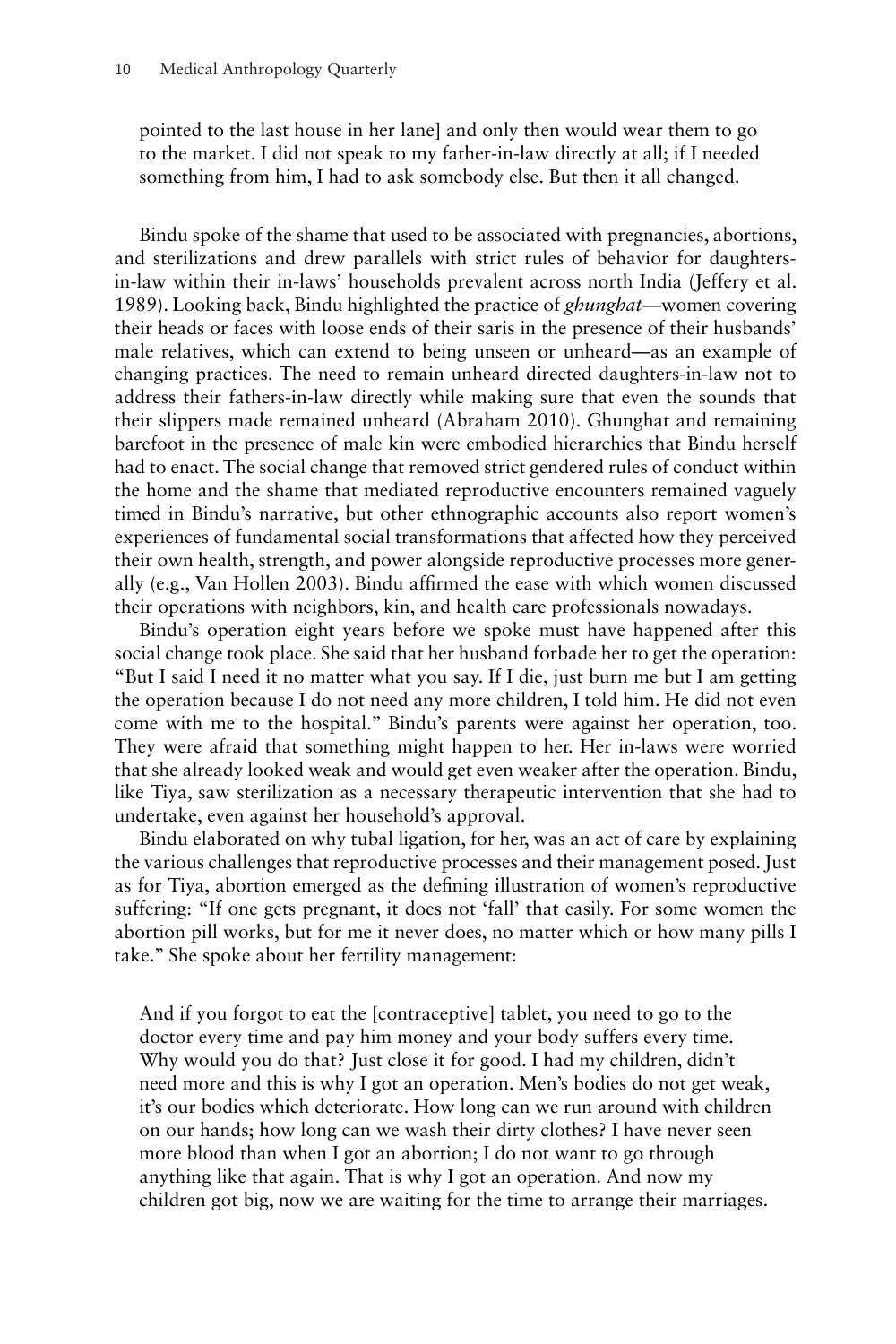Bindu spoke about bodily deterioration caused by reproductive events and technologies. She spoke of abortion as simultaneously a relief and a cause of suffering. While providing a solution to terminate an unwanted pregnancy, it further weakened women's bodies through blood loss. She saw reliance on biomedical institutions and technologies as simultaneously part of her pragmatic access to desired outcomes and a contribution to her suffering. Going to the doctor *every time* was burdensome. The loss of blood and money impinged on relationships of dependence—Bindu's on doctors and her children's on her—relationships that were simultaneously desirable in some contexts and burdensome in others. Bindu spoke of her love for her children alongside her exhaustion from caregiving.

In Bindu's narrative, sterilization emerged as part of everyday reproductive care practices that women employed to manage contingencies in their reproductive lives. While all women actively engaged in self-care practices to make their bodies workable (Guell 2012) and to find "more bearable ways of living in—or with—reality" (Mol 2008: 46), women's perceptions of what constituted such care and how it interrelated with suffering differed. Self-care was something that was necessary in the context of resource-poor health sector and the gendered division of reproductive labour within the household, but it was also something that could be easily redefined by the family planning discourses (Sarcar 2020) or contraceptive advertisements constructing women's needs and providing solutions (Appleton 2019).

Bindu spoke about operation, contraception, and abortions as ambivalent practices. For Bindu and Tiya, sterilization stopped bodily deterioration, but Bindu's in-laws thought it inflicted weakness. Many women in Chandpur spoke about kamzori: tiring quickly and being unable to walk long distances or carry water from far away pumps or wood from the forest for food preparation. Some wanted the operation to stop weakness, while others believed that the operation caused weakness (Ramasubban and Rishyasringa 2001). Weakness, as a form of chronicity, filled women's lives with contradictory causal relationships.

Bindu narrated her endless efforts at trying out different pills—for closing her uterus, for making the fetus fall, and for daily contraceptive consumption—and how they did not work or were difficult to obtain or consume. Social relations that provide access to care are fundamentally important, but rural women wanted to avoid their dependence on temporary contraception and on the CHWs who supplied them. Other women, too, were reluctant to consume contraceptive pills. Bindu's neighbor dismissed contraceptive pills because she preferred injections over pills generally (Pinto 2004). Other women were concerned with the side effects of a daily consumption of pills ("if you have to eat it every day, it cannot be good for you"), while women who lived with in-laws often felt unable to safely store and consume contraceptive pills, something that resonates with findings in other contexts (Appleton 2020). The permanency of the operation was desirable precisely because it brought a relational finitude and independence (Trundle 2020).

Rural women saw sterilization as an act of self-care *despite* its ambivalence. Women who had the operation with or without the support of their kin did so to tend to their bodies within available care regimes without submitting to or resisting narratives of victimhood or backwardness.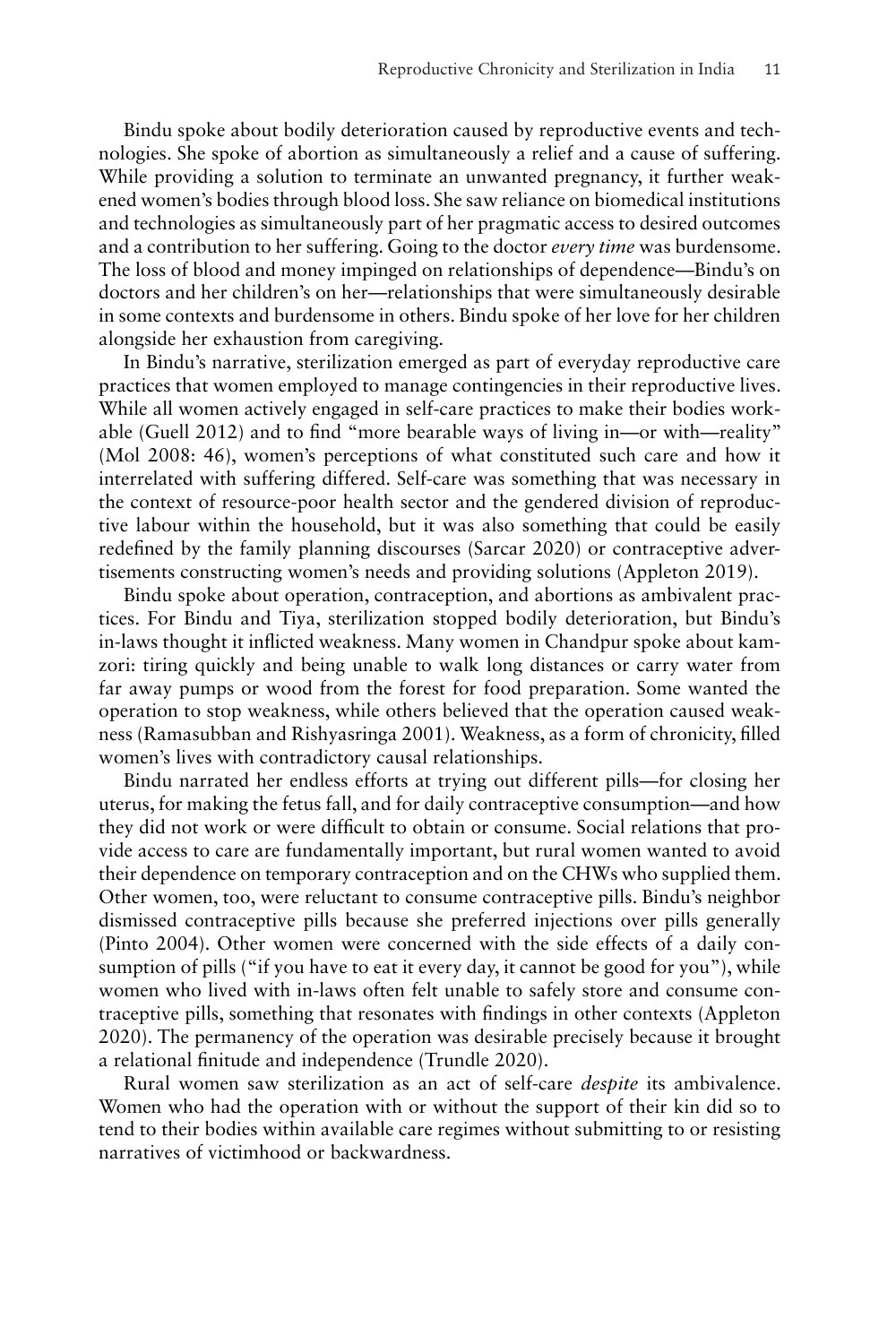#### Conclusion

While Tiya and Bindu wanted tubal ligation operation to be a permanent relief, some older women's narratives described the operation as ineffective in the long term. Many older women in Chandpur experienced heavy bleeding or pain after sterilization and, consequently, underwent hysterectomies. Women framed their hysterectomies similarly to sterilizations, as interventions to end bodily suffering and minimize future risk. This corresponded with other ethnographic accounts. For instance, Desai (2016: 14) investigates why rural low-income women in a neighboring state of Gujarat undergo hysterectomies at an average age of 36 and quotes one of her interlocutors: "After the operation [hysterectomy], I knew I will have my body back. I knew that my health would not suffer anymore. I would have no more worries." Two-thirds of Desai's informants have undergone tubal ligations about 10 years prior to their hysterectomies. Older women in Chandpur, too, noted that sterilization was only a temporary solution, and that permanent relief was provided by hysterectomies. But hysterectomies were associated with the early-onset menopausal symptoms. The desire for definitive cures gave way to a continuum of care and chronicity: operations relieved suffering temporarily but various symptoms recurred requiring regular tinkering (Mol et al. 2010).

Sterilization is an integral part of population control programs that reproduce caste, class, gender, and geographical inequalities by targeting the most marginalized sections of India's population, and hysterectomies are often performed on rural women without medical necessity and through predatory hospitals (Xavier et al. 2016). Women considered both interventions as acts of care for their weakening reproductive bodies. While services and practices deemed by some women as care may not look like care from other women's perspectives, the "critical ethnographic respect" framework (Appleton 2020) allows us to investigate the multiple meanings of care and how they are constituted in different contexts. Listening to women's experiences of care alongside narratives of everyday life demands, while layering them with an analysis of structural conditions, allows us to understand how social and material conditions situate women's experiences. What constitutes care for different women in contexts of chronic poverty and ill health is affected by what services, information, and relations are available.

My interlocutors' accounts of reproductive suffering and therapeutic efforts undertaken in tandem with partners, kin, and institutions merged into what I call reproductive chronicity: a form of persistent, yet fluctuating, bodily suffering that is temporarily relieved by ambivalent care options but recurs alongside reproductive events, relations within which care options are located, and structural conditions that shape women's lives. Discussing multimorbidity in a deprived area of the United Kingdom, Ecks (2021: 520) describes "the chronicity of both the problems and of the treatments" and how rather than providing relief, interacting side effects of multiple medications, the lack of follow-ups or explanations, economic precarity, and social dysfunction can deepen chronic physical and mental conditions. Reproductive chronicity, similarly, captures not only the cumulative effects of catastrophic and ordinary reproductive processes but also available solutions and the efforts required to access them. Women had to mobilize their intimate and social connections to achieve care, but these connections were often unreliable. Reproductive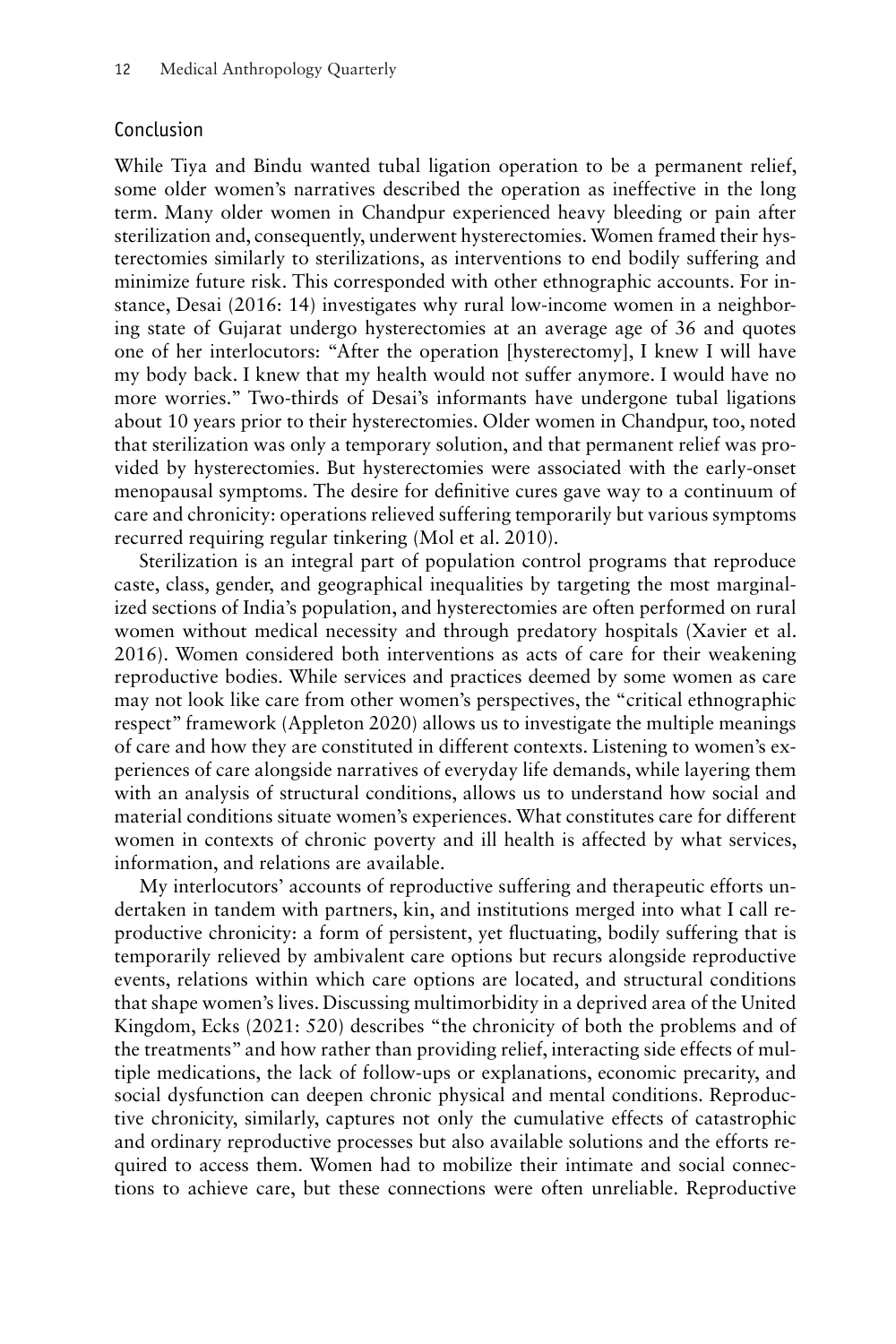chronicity connected the "failures of the body to failures of one's social world" (Das 2015: 32), and it made sterilization a desired but ambivalent practice. Precisely because women's therapeutic practices continuously failed to provide a cure within a resource-poor, hierarchy-rich, and population control–focused health care system, practices of care intertwined with bodily suffering in a never-ending cycle.

#### Funding information

This article is based on fieldwork that was funded by the Brunel University London PhD studentship, the Parkes Foundation PhD grant, and the Royal Anthropological Institute's Sutasoma Award.

#### Notes

*Acknowledgments.* I would like to thank Pablo Fiks, Jenn Ortegren, and James Staples for their support and generous comments on various drafts of this article, and Aoife McKenna and Eleonora Natale for being great writing companions. I am grateful to my interlocutors in the field for their friendships and to anonymous reviewers and the editor for their comments. I am particularly thankful to Reviewer 2 for their attentive reading of my work, genuine suggestions on how to make it better, and a radical example of a supportive peer-review process.

1. Udaipur and Jhadol Chief Medical and Health Offices and Marie Stopes India granted permissions to conduct fieldwork in sterilization camps. The permissions to access PHC and anganwadis were given by staff.While explicit permissions and invitations by staff were paramount in gaining access to institutional settings, I sought explicit permissions from women and their companions attending these spaces in every encounter.

2. The Medical Termination of Pregnancy (Amendment) Act 2021 reduced the number of registered medical practitioners required to obtain the pills, but pharmacists in Rajasthan rarely stocked these drugs due to legal barriers and excessive documentation required (Chandrashekar et al. 2019).

3. NREGA is an Indian labor law aiming to provide at least 100 days of guaranteed wage employment in a financial year to every household whose adult members volunteer to do unskilled manual work.

#### References Cited

- Abraham, J. 2010. "Veiling and the Production of Gender and Space in a Town in North India": A Critique of the Public/Private Dichotomy.*Indian Journal of Gender Studies* 17: 191–222.
- Ahmad, D., M. Shankar, A. Khanna, C. Moreau, and S. Bell. 2020. Induced Abortion Incidence and Safety in Rajasthan, India: Evidence that Expansion of Services Is Needed. *Studies in Family Planning* 51: 323–42.
- Appleton, N. S. 2019. "Get Back to Life": Contradictions in and of Emergency Contraceptive Advertisements in Contemporary India. *Economic and Political Weekly* 54:  $35-42.$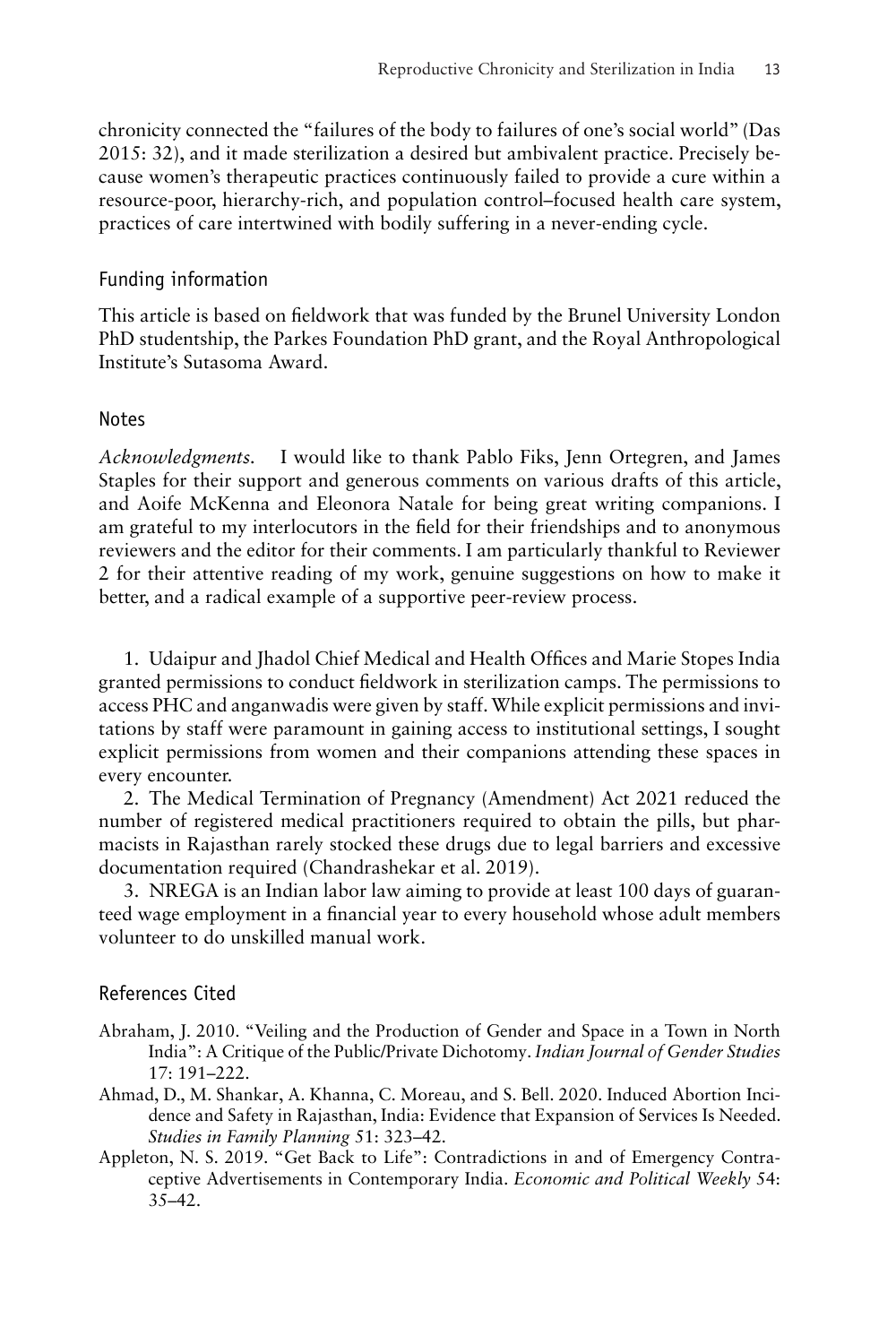- Appleton, N. S. 2020. Critical Ethnographic Respect: Womens' Narratives, Material Conditions, and Emergency Contraception in India. *Anthropology & Medicine*.
- Banerjee, A., A. Deaton, and E. Duflo. 2004. Wealth, Health, and Health Services in Rural Rajasthan. *American Economic Review* 94: 326–30.
- Basu, A. M. 1985. Family Planning and the Emergency: An Unanticipated Consequence. *Economic and Political Weekly* 20: 422–25.
- Belton, S. 2010. "Violence, Poverty, Weakness": Interpersonal and Institutional Reasons Why Burmese Women on the Thai Border Utilise Abortion. In *Abortion in Asia: Local Dilemmas, Global Politics*, edited by Whittaker, A. 78–101. New York: Berghahn Books.
- Biehl, J. 2012. Care and Disregard. In *A Companion to Moral Anthropology*, edited by D. Fassin, 242–63. Hoboken, NJ: Wiley-Blackwell.
- Bledsoe, C. H. 2002. *Contingent Lives: Fertility, Time, and Aging in West Africa*. Chicago: University of Chicago Press.
- Brault, M. A., S. L. Schensul, R. Singh, R. K. Verma, and K. Jadhav. 2016. Multilevel Perspectives on Female Sterilization in Low-income Communities in Mumbai, *India. Qualitative Health Research* 26: 1550–60.
- Buch, E. D. 2015. Anthropology of Aging and Care. *Annual Review of Anthropology* 44: 277–93.
- Chandrashekar, V. S., A. Vajpeyi, and K. Sharma. 2019. Availability of Medical Abortion Drugs in the Markets of Four Indian States, 2018. [https://pratigyacampaign.org/wp](https://pratigyacampaign.org/wp-content/uploads/2019/09/availability-of-medical-abortion-drugs-in-the-markets-of-four-indian-states-2018.pdf)[content/uploads/2019/09/availability-of-medical-abortion-drugs-in-the-markets](https://pratigyacampaign.org/wp-content/uploads/2019/09/availability-of-medical-abortion-drugs-in-the-markets-of-four-indian-states-2018.pdf)[of-four-indian-states-2018.pdf](https://pratigyacampaign.org/wp-content/uploads/2019/09/availability-of-medical-abortion-drugs-in-the-markets-of-four-indian-states-2018.pdf) (accessed October 12, 2021).
- Chavan, M. 2013. Old Challenges for a New Generation. Annual Status of Education Report 2013, pp. 1–4. [http://img.asercentre.org/docs/Publications/ASER%20Reports/](http://img.asercentre.org/docs/Publications/ASER%20Reports/ASER_2013/ASER2013_report%20sections/madhavchavanarticle.pdf) [ASER\\_2013/ASER2013\\_report%20sections/madhavchavanarticle.pdf](http://img.asercentre.org/docs/Publications/ASER%20Reports/ASER_2013/ASER2013_report%20sections/madhavchavanarticle.pdf) (accessed October 29, 2021).
- Cohen, L. 1995. Toward an Anthropology of Senility: Anger, Weakness, and Alzheimer's in Banaras, *India. Medical Anthropology Quarterly* 9: 314–34.
- Connelly, M. 2006. Population Control in India: Prologue to the Emergency Period. *Population and Development Review* 32: 629–67.
- Cook, J., and C. Trundle. 2020. Unsettled Care: Temporality, Subjectivity, and the Uneasy Ethics of Care. *Anthropology and Humanism* 45: 178–83.
- Das, J., R. K. Das, and V. Das. 2012. The Mental Health Gender Gap in Urban India: Patterns and Narratives. *Social Science & Medicine* 75: 1660–72.
- Das, V. 2015. *Affliction*. New York: Fordham University Press.
- Desai, S. 2016. Pragmatic Prevention, Permanent Solution: Women's Experiences with Hysterectomy in Rural India. *Social Science & Medicine* 151: 11–18.
- Ecks, S. 2021. Depression, Deprivation, and Dysbiosis: Polyiatrogenesis in Multiple Chronic Illnesses. *Culture, Medicine, and Psychiatry* 45: 507–24.
- Estroff, S. 1993. Identity, Disability, and Schizophrenia. In *Knowledge, Power & Practice*, edited by S. Lindenbaum and M. Lock, 247–86. Berkeley: University of California Press.
- Gopalakrishnan, S., and A. Immanuel. 2017. Progress of Health Care in Rural India: A Critical Review of National Rural Health Mission. *International Journal of Community Medicine and Public Health* 5: 4–11.
- Guell, C. 2012. Self-care at the Margins: Meals and Meters in Migrants' Diabetes Tactics. *Medical Anthropology Quarterly* 26: 518–33.
- Han, C. 2012. *Life in Debt: Times of Care and Violence in Neoliberal Chile*. Berkeley: University of California Press.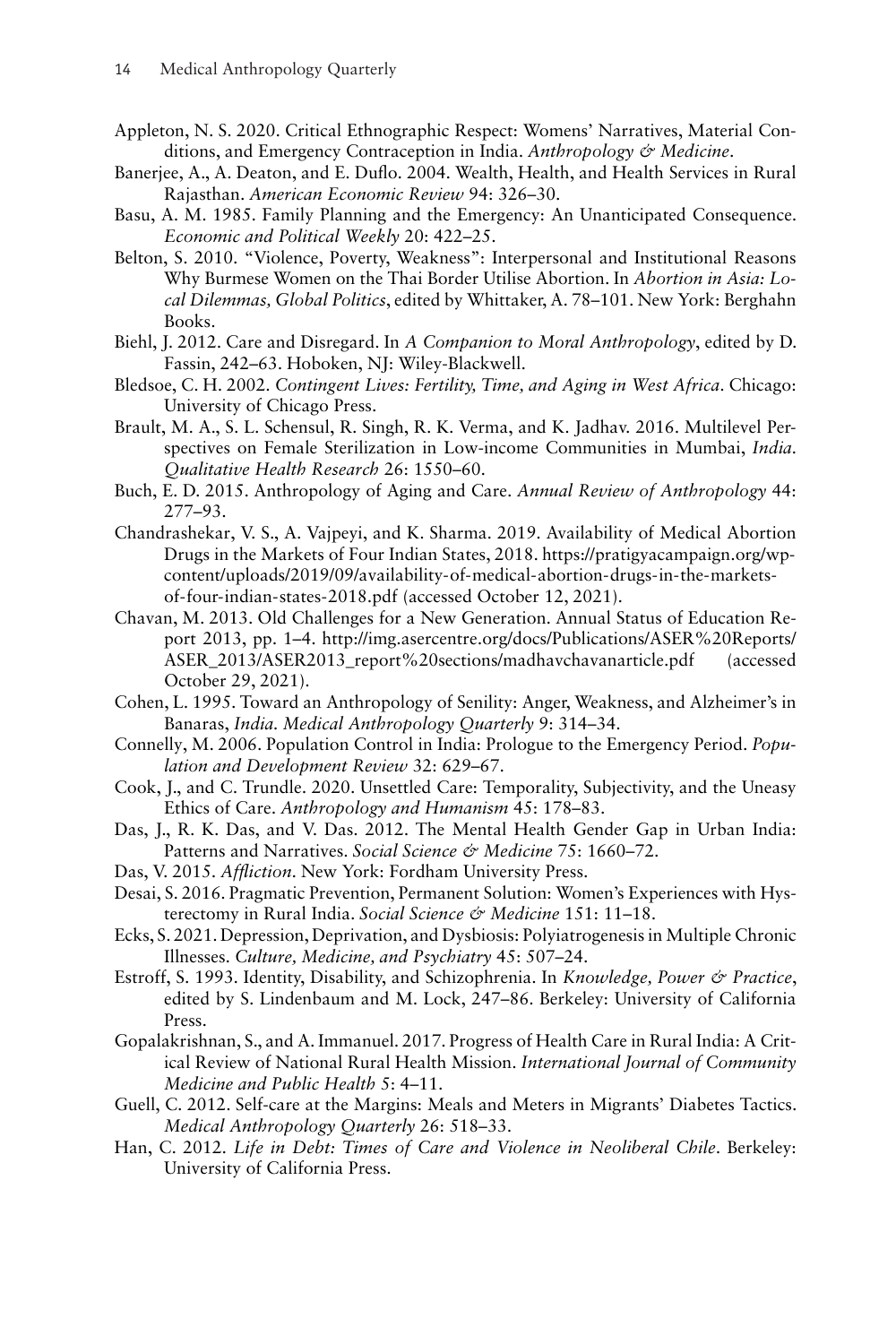- IIPS and ICF. 2017. National Family Health Survey (NFHS-4), 2015–16: India. Mumbai: IIPS.<https://dhsprogram.com/pubs/pdf/FR339/FR339.pdf> (accessed August 6, 2021).
- Iyengar, K., and K. G. Danielsson. 2018. A Need for Overhaul of Policy on Contraception and Abortion in India. *The Lancet Global Health* 6: e16–17.
- Jain, P., and A. Sharma. 2019. Super-exploitation of Adivasi Migrant Workers: The Political Economy of Migration from Southern Rajasthan to Gujarat. *Journal of Interdisciplinary Economics* 31: 63–99.
- Jeffery, P., R. Jeffery, and A. Lyon. 1989. *Labour Pains and Labour Power: Women and Childbearing in India*. London: Zed Books.
- Kleinman, A. 2009. Caregiving: The Odyssey of Becoming More Human. *The Lancet* 373: 292–93.
- Kleinman, A., and R. Hall-Clifford. 2010. Afterward. Chronicity–Time, Space, and Culture. In *Chronic Conditions, Fluid States: Chronicity and the Anthropology of Illness*, edited by L. Manderson and C. Smith-Morris, 247–51. New Brunswick, NJ: Rutgers University Press.
- Ledbetter, R. 1984. Thirty Years of Family Planning in India. *Asian Survey* 24: 736–58.
- Livingston, J. 2012. *Improvising Medicine: An African Oncology Ward in an Emerging Cancer Epidemic*. Durham: Duke University Press.
- López, I. O. 2008. *Matters of Choice: Puerto Rican Women's Struggle for Reproductive Freedom*. New Brunswick, NJ: Rutgers University Press.
- Luksaite, E. 2016. *The Intimate State: Female Sterilisation, Reproductive Agency and Operable Bodies in Rural North India*. PhD Thesis, Brunel University London.
- Lukšaite, E. 2021. "Everything in India Happens by Jugaad": Dai-Mas in Institutions in ˙ Rural Rajasthan. *Medical Anthropology* 40: 703–17.
- Mamdani, M. 1972. *The Myth of Population Control: Family, Caste, and Class in an Indian Village*. New York: Monthly Review Press.
- Manderson, L., and C. Smith-Morris, eds. 2010. *Chronic Conditions, Fluid States: Chronicity and the Anthropology of Illness*. New Brunswick, NJ: Rutgers University Press.
- Manderson, L., and N. Warren. 2016. "Just One Thing after Another": Recursive Cascades and Chronic Conditions. *Medical Anthropology Quarterly* 30: 479–97.
- McDowell, A. 2017. Mohit's Pharmakon: Symptom, Rotational Bodies, and Pharmaceuticals in Rural Rajasthan. *Medical Anthropology Quarterly* 31: 332–48.
- Mol, A. 2008. *The Logic of Care: Health and the Problem of Patient Choice*. New York: Routledge.
- Mol, A., I. Moser, and J. Pols. 2010. *Care in Practice: On Tinkering in Clinics, Homes and Farms*. Bielefeld, Germany: transcript Verlag.
- Olszynko-Gryn, J. 2014. Laparoscopy as a Technology of Population Control. In *A World of Populations: Transnational Perspectives on Demography in the Twentieth Century* edited by H. Hartmann and C. R. Unger, 147–77. Oxford: Berghahn Books.
- Patel, T. 2007. Female Foeticide, Family Planning and State–Society Intersection in India. In *Sex-selective Abortion in India: Gender, Society and New Reproductive Technologies*, edited by T. Patel, 316–56. London: Sage.
- Pinto, S. 2004. Development without Institutions: Ersatz Medicine and the Politics of Everyday Life in Rural North India. *Cultural Anthropology* 19: 337–64.
- Puig de la Bellacasa, M. 2017. *Matters of Care: Speculative Ethics in More than Human Worlds*. Minneapolis: University of Minnesota Press.
- Qadeer, I. 1998. Reproductive Health: A Public Health Perspective. *Economic and Political Weekly* 33: 2675–84.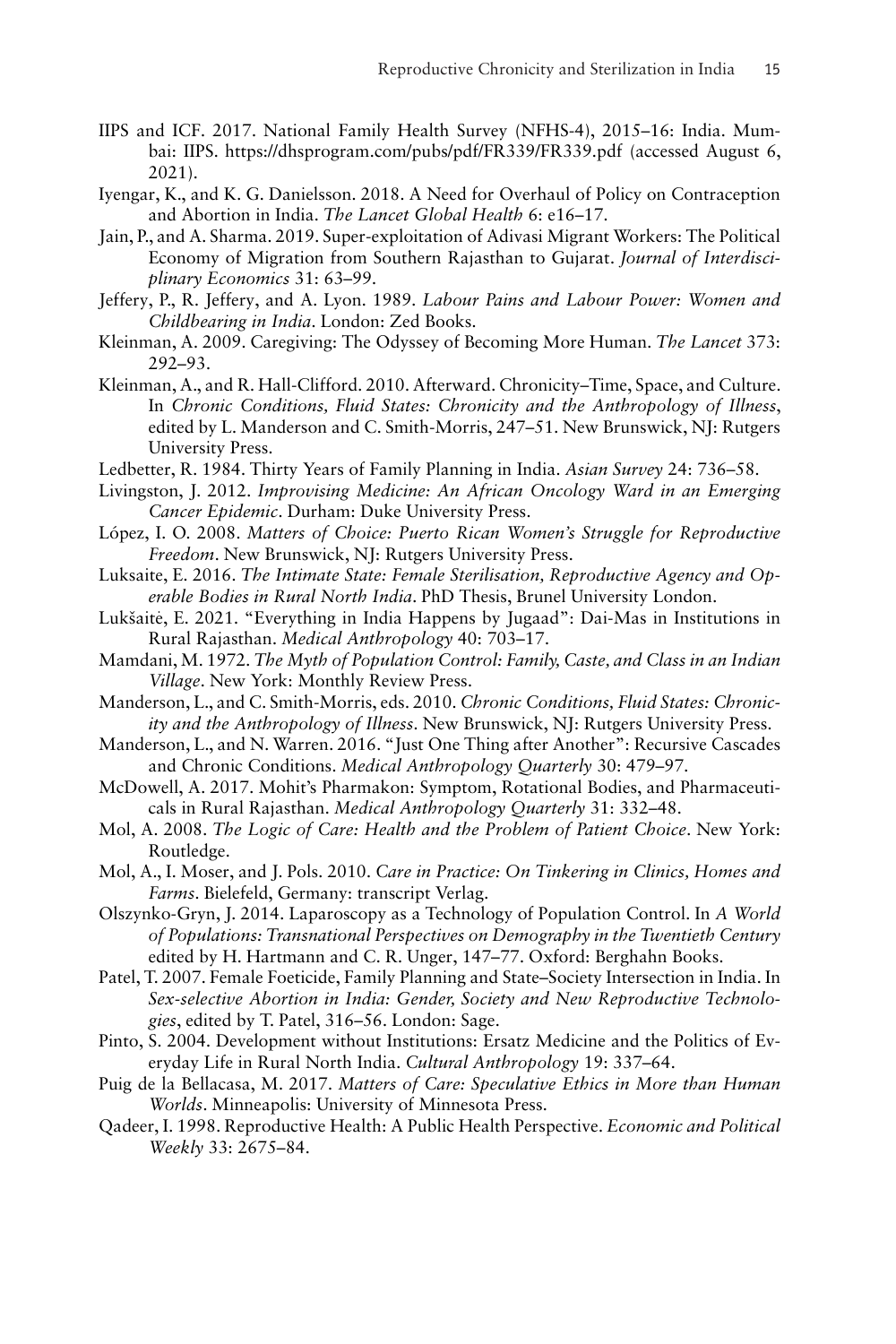- Rajagopal, S., and K. Mathur. 2017. "Breaking the Silence around Menstruation": Experiences of Adolescent Girls in an Urban Setting in India. *Gender & Development* 25: 303–17.
- Ramachandar, L., and P. J. Pelto. 2005.Medical Abortion in Rural Tamil Nadu, South India: A Quiet Transformation. *Reproductive Health Matters* 13: 54–64.
- Ramasubban, R., and B. Rishyasringa. 2001. Weakness ("Ashaktapana") and Reproductive Health among Women in a Slum Population in Mumbai. In *Cultural Perspectives on Reproductive Health*, edited by C. Makhlouf Obermeyer, 13–37. Oxford: Oxford University Press.
- Rashid, S. Faiz. 2007. Durbolota (Weakness), Chinta Rog (Worry Illness), and Poverty: Explanations of White Discharge among Married Adolescent Women in an Urban Slum in Dhaka, *Bangladesh. Medical Anthropology Quarterly* 21: 108–32.
- Robbins, J. 2013. Beyond the Suffering Subject: Toward an Anthropology of the Good. *Journal of the Royal Anthropological Institute* 19: 447–62.
- Roy, B., I. Qadeer, M. Sadgopal, J. Chawla, and S. Gautam. 2021. Giving Birth at Home in Resource-scarce Regions of India: An Argument for Making the Women-centric Approach of the Traditional Dais Sustainable. In *Sustainable Birth in Disruptive Times*, edited by K. Gutschow, R. Davis-Floyd, and B. A. Daviss, 217–32. New York: Springer Nature.
- Säävälä, M. 1999. Understanding the Prevalence of Female Sterilization in Rural South India. *Studies in Family Planning* 30: 288–301.
- Sarcar, A. 2020. Mythical Families: The Small Family Norm and Everyday Governance of Population in India, 1954–1977. PhD Thesis, Queen's University. [https://qspace.](https://qspace.library.queensu.ca/handle/1974/27583) [library.queensu.ca/handle/1974/27583](https://qspace.library.queensu.ca/handle/1974/27583) (accessed October 28, 2021).
- Satia, J. K., and R.M.Maru. 1986. Incentives and Disincentives in the Indian Family Welfare Program. *Studies in Family Planning* 17: 136–45.
- Seo, B. K. 2020. *Eliciting Care: Health and Power in Northern Thailand*. Madison: The University of Wisconsin Press.
- Sharma, D. C. 2014. India's Sterilisation Scandal. *The Lancet* 384: e68–69.
- Stevenson, L. 2014. Life beside Itself: Imagining Care in the Canadian Arctic. *Life beside*
- *Itself*. Berkeley: University of California Press. ´ Switek, B. 2016. *Reluctant Intimacies: Japanese Eldercare in Indonesian Hands*. New York: Berghahn Books.
- Tarlo, E. 2003. *Unsettling Memories: Narratives of India's Emergency*. New Delhi: Permanent Black.
- Ticktin, M. I. 2011. *Casualties of Care: Immigration and the Politics of Humanitarianism in France. Casualties of Care*. Berkeley: University of California Press.
- Toller, L., and H. Farrimond. 2021. The Unpredictable Body, Identity, and Disclosure: Identifying the Strategies of Chronically Ill Students at University. *Disability Studies Quarterly* 41.
- Trundle, C. 2020. Tinkering Care, State Responsibility, and Abandonment: Nuclear Test Veterans and the Mismatched Temporalities of Justice in Claims for Health Care. *Anthropology and Humanism* 45: 202–11.
- Unnithan-Kumar, M. 2003. Reproduction, Health, Rights: Connections and Disconnections. In *Human Rights in Global Perspective*, edited by R. A. Wilson and J. P. Mitchell, 183–208. New York: Routledge.
- Van Hollen, C. 2003. Invoking Vali: Painful Technologies of Modern Birth in South India. *Medical Anthropology Quarterly* 17: 49–77.
- Van Hollen, C. 2018. Handle with Care: Rethinking the Rights versus Culture Dichotomy in Cancer Disclosure in India. *Medical Anthropology Quarterly* 32: 59–84.